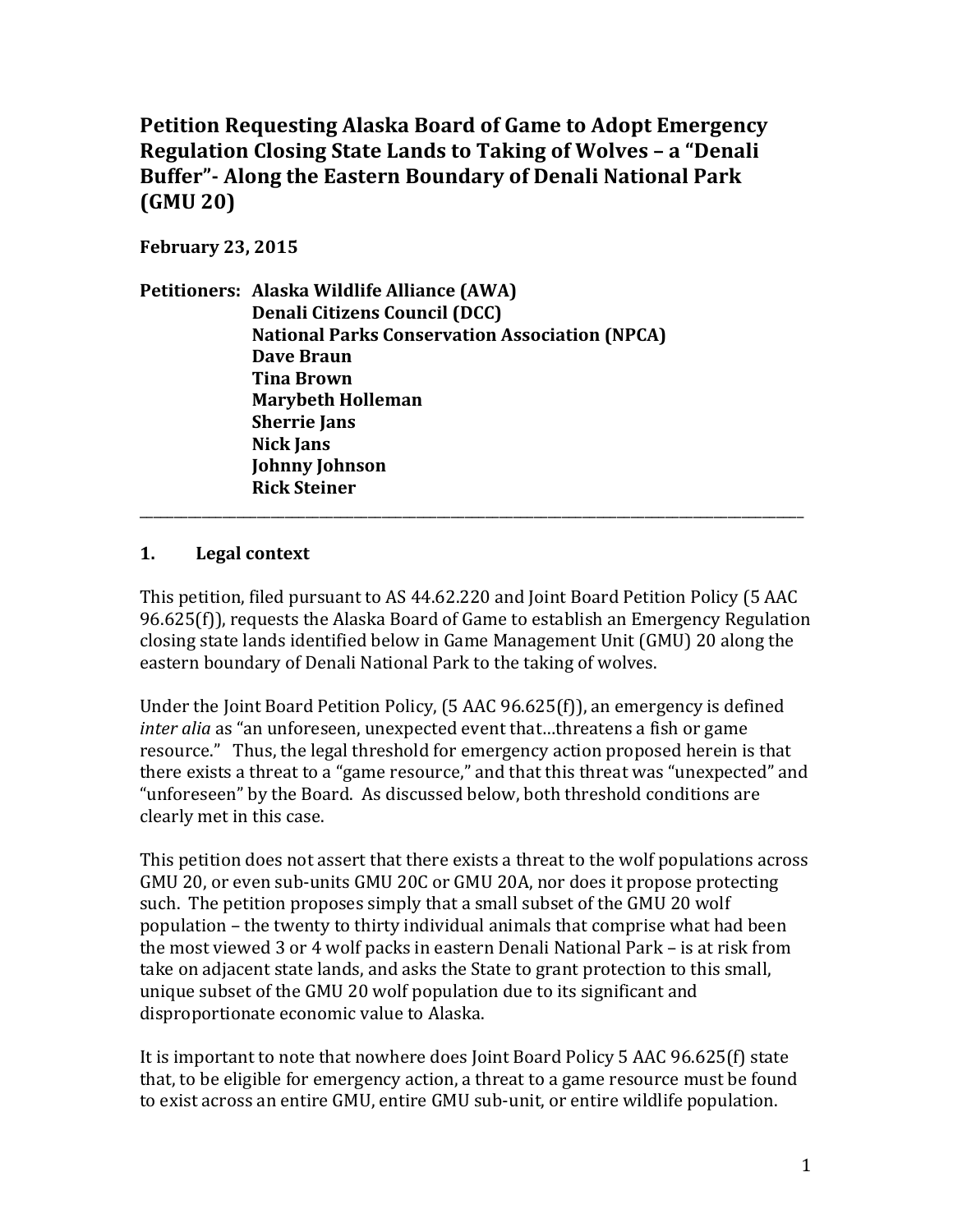Nor does the statute/policy identify a threshold level of decline or threat that must be found to exist. In fact, the language is silent as to the geographic, ecological, or economic scale across which a threat must extend, and the severity of decline or threat that must be found, in order to be eligible for emergency regulation by the Board. While traditionally the Board and Department have interpreted the emergency regulation statute/policy to apply only across broad geographic areas (e.g., across entire GMUs), or threats/declines to entire populations, the statute/policy itself clearly does not impose such limitations.

Thus, it is permissible and entirely appropriate to apply the statute/policy to a small sub-area and unique sup-population of a wildlife resource, such as the few wolf packs important for wildlife tourism in eastern Denali National Park. We note that Denali National Park contributes over \$500 million each year to the state economy, and one of the main reasons tourist come to Denali is to see wildlife, including wolves.

The petitioners respectfully request that the Board place this Emergency Petition on its March 2015 meeting agenda, solicit and consider public comment, and act affirmatively on the petition.

#### **2.** *Unforeseen* and *unexpected* threat to *game resource* requiring **emergency action**

The unexpected and precipitous decline in the Denali wolf resource (population and viewing success) clearly meets the threshold for emergency action by the Board.

The wolf population across the 6 million acre park and preserve has declined from 143 wolves in fall 2007 to just 50 in fall  $2014$  – a drop of almost  $2/3$  in just six years. The spring 2014 wolf count in the park of just 50 wolves was the lowest in the park's historical record, and remained at 50 in the fall count. It is highly unusual, indeed worrisome, that the 2014 Denali wolf population did not increase over the summer as it traditionally does.

Given the low count in fall 2014, it is expected that the wolf count for the park in spring 2015 survey will be even lower, likely again the lowest in the historical record. As well, it is expected that visitor viewing success of Denali wolves will remain extremely low in coming years, unless and until there is protection from trapping/hunting on state lands along the park boundary.

Just since the Board of Game removed the no-take Denali buffer in 2010, wolfviewing success for the park's 400,000 annual visitors has dropped precipitously from  $44\%$  in 2010, to 21% in 2011, 12% in 2012, to just  $4\%$  in 2013 (the most recent year for which these data have been reported). As far as we are aware, this precipitous decline in wildlife viewing success is unprecedented in the history of the U.S. National Park system.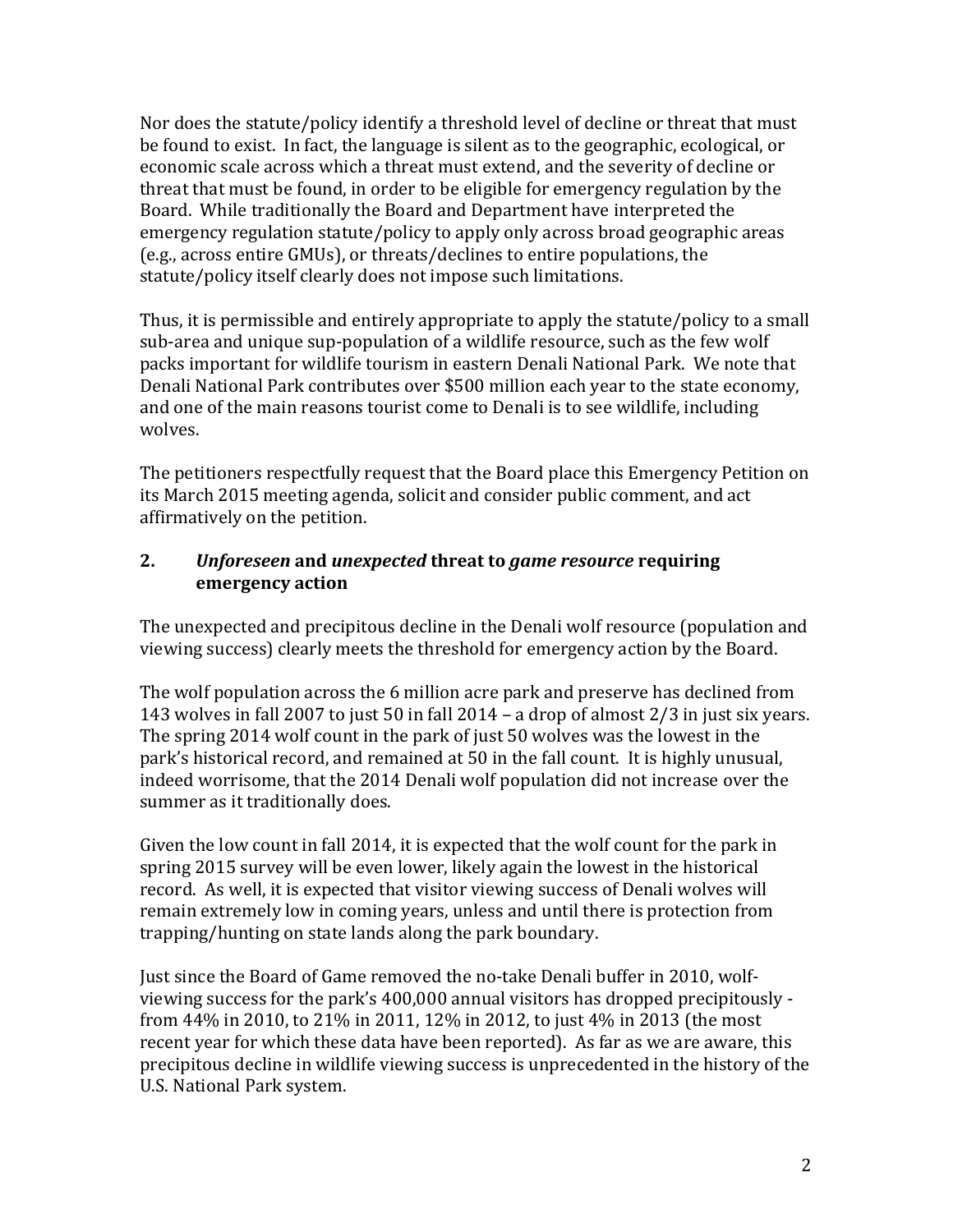We recognize that natural factors may be involved in the wolf population and viewing decline, but it is clear that trapping/hunting take of important breeding individuals on state lands east of the park is also a contributing factor. And while wildlife managers can't do much about natural causes, they can and should help to restore this game resource by minimizing additional losses from trapping/hunting.

As example of the potential effect of wolf take along the park boundary, the April 2012 snaring of the last breeding female wolf from the Grant Creek pack – formerly the most often viewed wolf pack in Denali National Park – on state lands just outside the park boundary (within the former buffer that was eliminated by the Board in 2010), resulted in the pack not having pups that year, not denning, and ultimately the pack's dispersal. Visitor viewing success for wolves in the park that summer dropped from  $21\%$  the previous year to just  $12\%$ .

The snaring of this one female wolf on state lands resulted in tens of thousands of national park visitors, Alaskans and non-Alaskans, being deprived of the opportunity to view wolves in Denali that year, leading to a significant loss in the tourism amenity of the park. Further, this trapping take and impact on Denali National Park resources received national media attention, resulting in significant damage to the reputation to the State of Alaska's commitment to sustainable wildlife management, and to Alaska's reputation as a wildlife tourism destination.

Subsequent studies by Denali National Park wildlife biologists confirmed previously published studies – that the loss of significant breeding individuals from a wolf family group can, and often does, cause the family group to disband.

In addition, most of the members of the former Nenana River pack were taken outside the park in 2013, and the pack is no longer listed in the Denali wolf pack database. 

It is inarguable that the take of wolves on state lands adjacent to Denali National Park and Preserve has caused significant, deleterious impacts to park wolves - an Alaska *game resource* - and this impact was *unforeseen* and *unexpected* by the Board of Game in 2010 when it eliminated the buffer and imposed the 6-year moratorium on future proposals, and in 2012 when it declined the two previous emergency petitions. 

Importantly, additional take of park wolves on state lands along the park boundary in spring 2015 could cause similar, or even more significant, deleterious impacts to this valuable wildlife and economic resource. There is clearly need for emergency action by the Board of Game.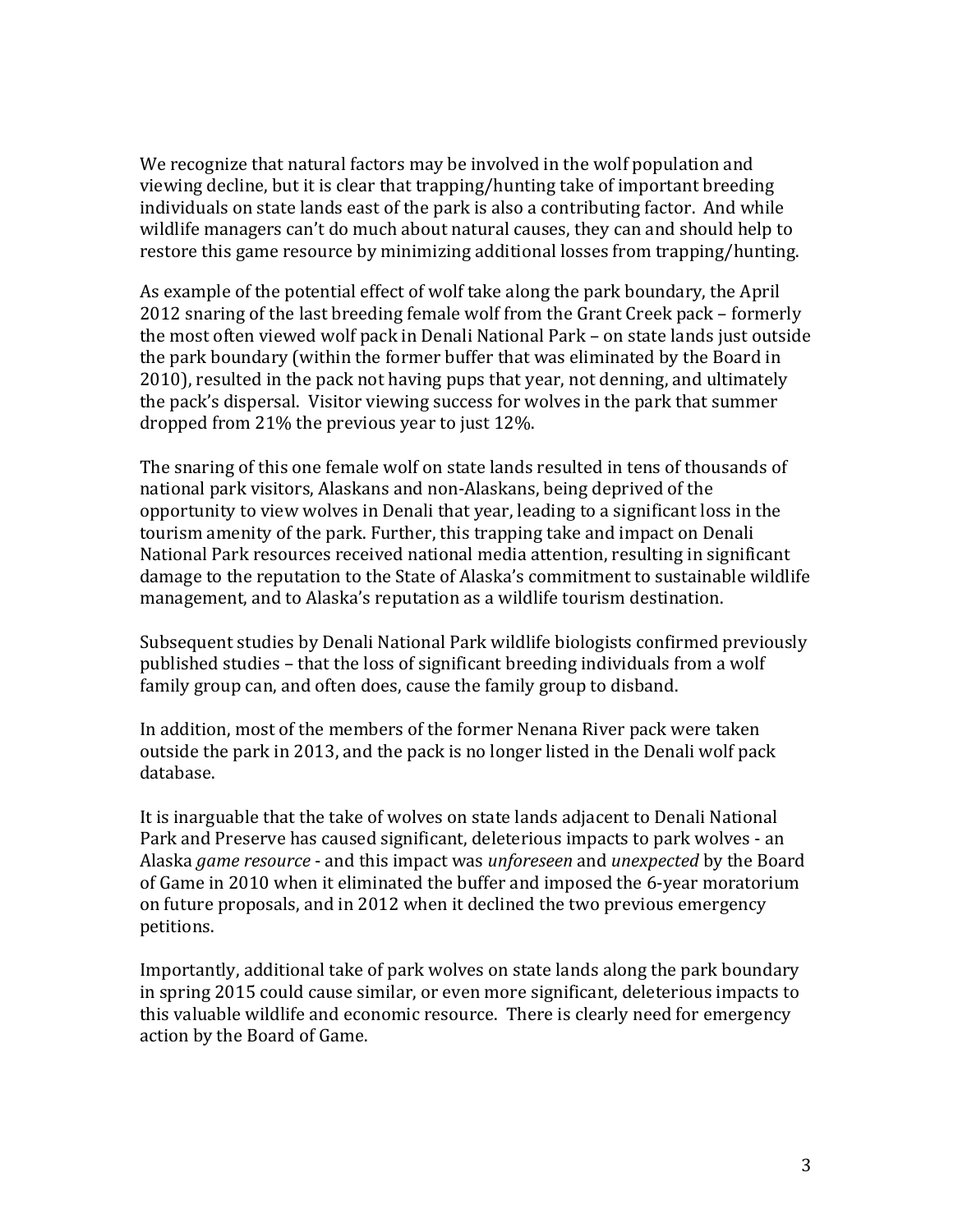### **3. Necessity of Petition for Emergency Regulation**

The emergency petition process is necessary in this case for a number of reasons. First, at its 2010 meeting, the Board imposed a 6-year moratorium on further consideration of any Denali buffer proposals through its normal proposal process. Some of our petitioners formally requested in 2012 that the Board eliminate this moratorium, but the request was unanimously denied by the Board at its January 2013 meeting.

In Mav and June 2012, some of the current petitioners asked the ADF&G Commissioner on two separate occasions to issue an Emergency Order (under AS 16.050.060) closing state lands east of the park to take of wolves. The Commissioner denied both requests, stating at the time that the only option to enact such a closure would be to petition the Board of Game directly.

Accordingly, we then petitioned the Board of Game twice, in September and October 2012, both of which were denied without comment. Subsequently, many of the concerns raised in the 2012 Emergency Petitions regarding the impact of trapping/hunting of park wolves on state lands along the boundary have, unfortunately, been realized.

On December 1, 2014, some of the current petitioners asked the newly appointed ADF&G Commissioner to issue an Emergency Order to close this area, and the request was denied on Dec. 11, 2014. In his denial, the Interim Commissioner deferred again to the Board of Game.

Thus, an emergency petition is necessary in this instance as the significance and negative consequences to Alaska wildlife resources caused by the take of individual animals in the former closed areas were clearly *unforeseen* and *unexpected* by the Board when it eliminated the closure in 2010, imposed the moratorium, and denied the 2012 petitions.

If the threat to Denali wolf family group integrity and visitor viewing is not immediately remedied by Board action requested herein, there likely will be additional take of significant individuals this spring, resulting in further long-lasting impacts and lost value of the resource, to the detriment of the park and the Alaska tourism economy.

### **4. Emergency Regulation Requested**

This petition respectfully requests that the Board of Game immediately adopt the following Emergency Regulation:

Take of wolves is prohibited on state lands (GMU 20), in the area bounded on **the west by the east boundary of Denali National Park; extending east to one** mile east of, and parallel to, the Anchorage-Fairbanks Intertie Electrical Power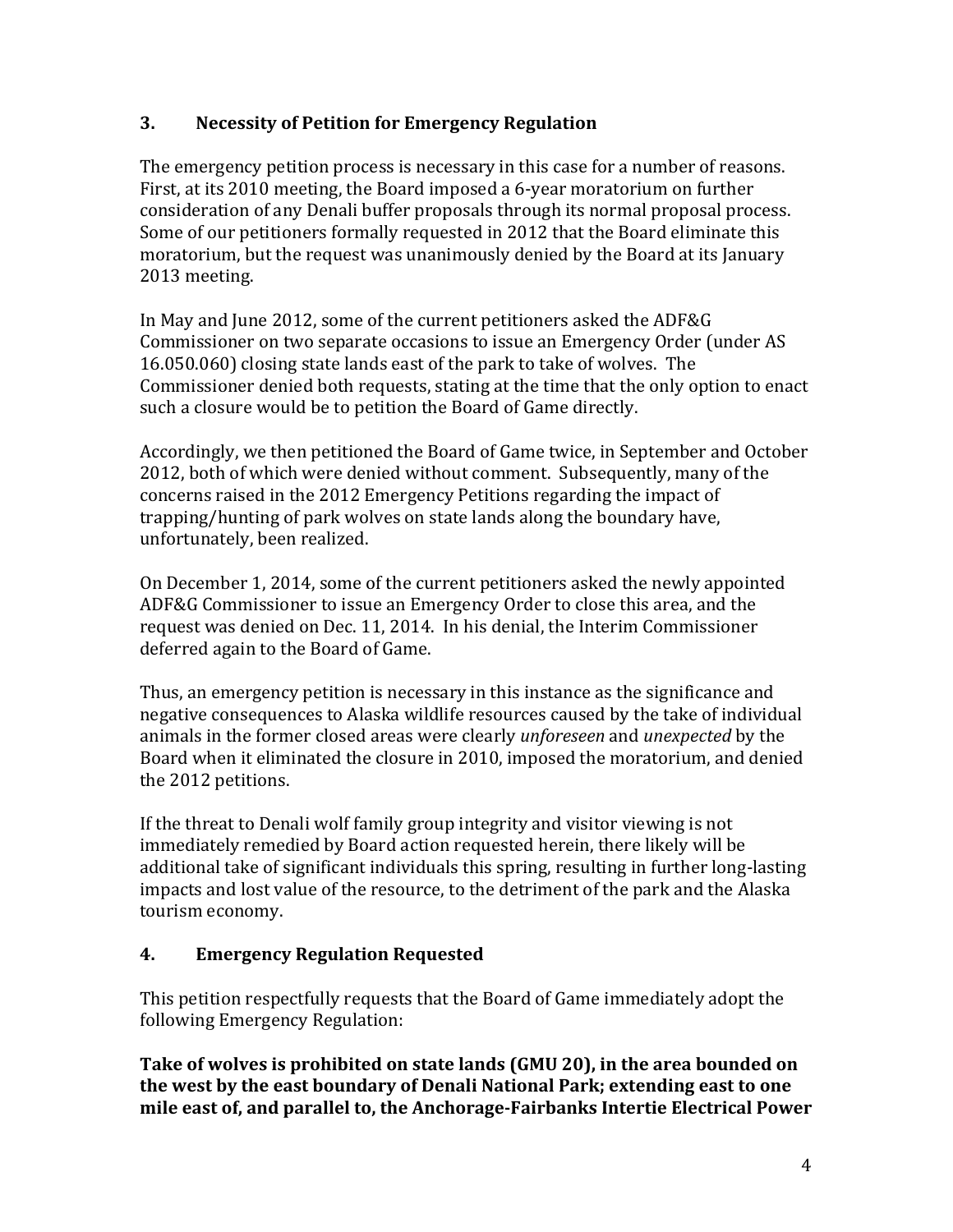Line; on the south by Carlo Creek; and on the north by a line from the southeast corner of Township 11S, Range 9W (Latitude 63 degrees, 55 minutes North), due east to the George Parks Highway, then south along the Parks Highway to a line running due east from the Highway through the town of Healy, to one mile east of the Intertie Line; inclusive of all State lands west of the George Parks Highway commonly referred to as the "Wolf Townships," and/or "Stampede Trail" (see attached 2012 map).

The proposed boundaries for the closed area coincide approximately with the Denali National Park wolf population area, delineated by telemetry locations (see attached DNP 2014 map). It is clear from park telemetry data that the home range of several park packs extends into the limited area of state land adjacent to the park boundary that is proposed for closure. [Note: this 2014 DNP wolf home range map was derived from the historically low wolf population of 2013/2014].

The proposed closed area is larger than the former closed area that was eliminated in 2010, but smaller than the 2010 proposal from the Anchorage Fish & Game Advisory Committee to expand it. The proposed area would provide significant, but not complete, protection to park wolves, and would provide a reasonable chance for the restoration of the wolf viewing opportunities within Denali National Park  $-$  a valuable Alaska game resource.

### **5.** Beneficiaries of the Requested Regulation:

- Park visitors who want to see wolves in the wild (400,000+ annual visitors).
- Tour operators and the Alaska tourism industry.
- Trappers statewide, as the public is less likely to develop anti-trapping opinions from seeing injured wolves and learning of wolf take adjacent to park boundaries.
- State of Alaska's reputation for wildlife management
- Public safety for people and pets using the Stampede Trail area
- People who value the concept of conservation areas for wildlife.

# **6. Those Disadvantaged by the Requested Regulation**

• The few sport trappers and hunters who have operated in the area in recent years would need to relocate their trap lines and hunts out of the closed area, away from the park boundary, but would retain access to all other areas nearby open to trapping.

# **7. Benefit/Cost of Requested Emergency Regulation**

The significant advantages deriving from this proposed rule to Alaska citizens, Alaska's tourism economy, the State of Alaska, and others greatly outweigh the inconvenience of the few hunters and trappers having to relocate their operations.